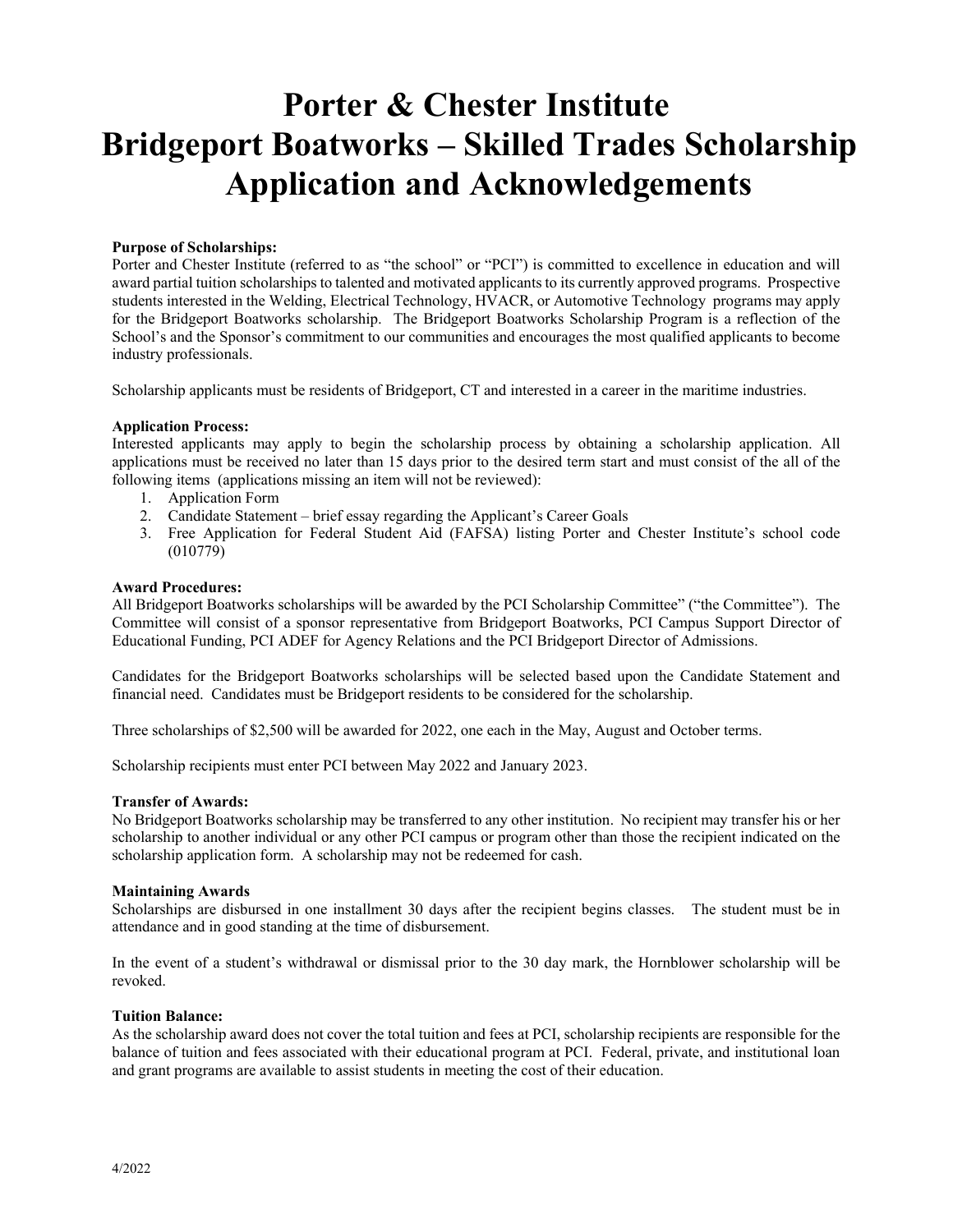## **Federal Student Aid:**

Federal Student Aid programs are available to those who qualify. This aid may be affected by the amount of the Bridgeport Boatworks scholarship awarded to the student. The Educational Funding Department is available to assist the student with the federal aid process and provide additional information.

## **General Disclaimer:**

Scholarship applicants understand that all applicants have been assumed to provide factual information regarding their application. Scholarship awards are subject to immediate cancellation if the applicant submitted fraudulaent information. All recipients must be high school graduates and meet all PCI admissions requirements prior to any scholarship award being finalized.

## **Acknowledgements:**

By signing this, the scholarship applicant affirms that he or she is a Bridgeport, CT resident applying to one of the trades programs at Porter and Chester Institute listed on this application and that the information provided in the scholarship application is true and complete. The applicant agrees to abide by the policies and procedures set forth here and as they may be amended from time to time. Porter and Chester Institute has the right to alter the scholarship policy at any time.

Applicant (Print Name)

Applicant Signature Date News, 2008. The Second School and School and School and School and School and School and School and School and School and School and School and School and School and School and School and School an

## **Procedures:**

Email your completed Application (including this acknowledgements page) and Candidate Statement to:

 $\mathcal{L}_\text{max} = \mathcal{L}_\text{max} = \mathcal{L}_\text{max} = \mathcal{L}_\text{max} = \mathcal{L}_\text{max} = \mathcal{L}_\text{max} = \mathcal{L}_\text{max} = \mathcal{L}_\text{max} = \mathcal{L}_\text{max} = \mathcal{L}_\text{max} = \mathcal{L}_\text{max} = \mathcal{L}_\text{max} = \mathcal{L}_\text{max} = \mathcal{L}_\text{max} = \mathcal{L}_\text{max} = \mathcal{L}_\text{max} = \mathcal{L}_\text{max} = \mathcal{L}_\text{max} = \mathcal{$ 

welding.scholaship@porterchester.com

Your application will not be considered complete until you file your Free Application for Federal Student Aid (FAFSA) listing Porter and Chester Institute's school code (010779). If you want assistance with filing your FAFSA, please schedule an appointment at:

https://porterchester.edu/FAFSA-Assistance